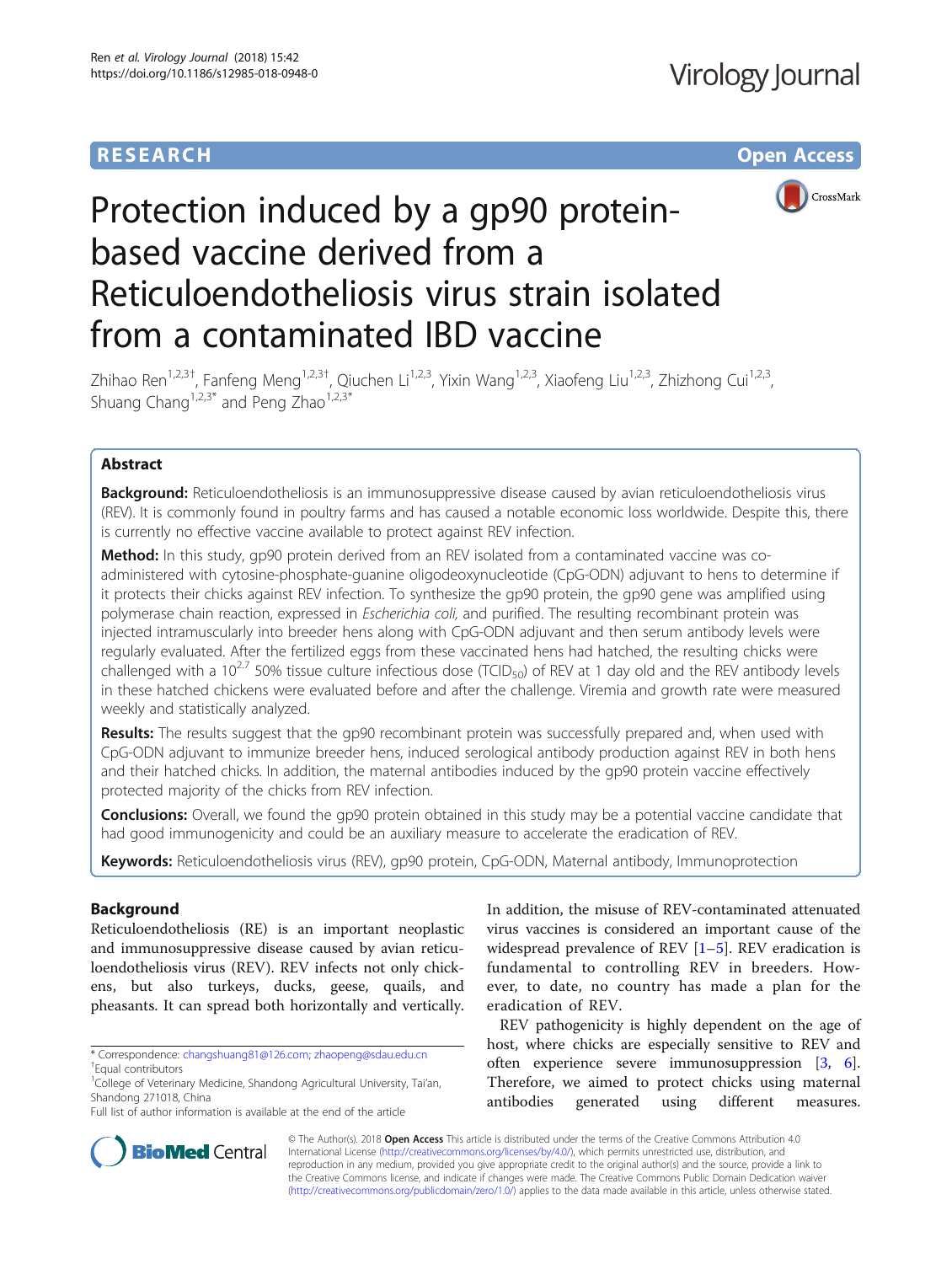Previously, our lab used attenuated vaccine prepared from infectious clonal REV to immunize chickens to increase levels of protective antibody [\[7](#page-5-0)]. However, largescale trials have not been performed to assess the safety of this vaccine. A major concern is the generation of antibodies using protective antigens of REV to immunize chickens  $[8-13]$  $[8-13]$  $[8-13]$ . The product of the env gene is envelope glycoprotein of REV, and is also the major variation region, which is related to the production of neutralizing antibodies. The env gene is located between 6075 and 7812 bases and has a total length of 1761 bp, encoding a total of 586 amino acids and contains 9 glycosylation sites, which encodes the surface glycoprotein (gp90) and the transmembrane protein (gp20), is produced by proteolysis of the env-encoded precursor protein. The gp90 protein is larger than the gp20 protein, both of which are linked by disulfide bonds and hydrogen bonds. The gp90 end is located on the surface of infected cells and belongs to the envelope protein (SU), which contains sequence and spatial conformation determinants. It is an immunogenic protein of REV that induces the body to produce neutralizing antibodies that form protrusions on the surface of virions; gp20 penetrates the capsule, belonging to the transmembrane protein (TM). In this current study, we synthesized gp90 protein from an REV strain isolated from contaminated vaccine through expression in prokaryotes. The synthesized gp90 protein, used in conjunction with the adjuvant cytosinephosphate-guanine oligodeoxynucleotide (CpG-ODN), induced a high titer of REV-specific antibodies and protected most of the chicks from REV challenge.

# Methods

## Viruses and cells

REV strain IBD-C1605 was isolated from an attenuated virus vaccine and identified at the Shandong Agricultural University in 2016. Its genome has been sequenced and is publicly available (Genbank accession No. KX278301). The IBD-C1605 strain is highly pathogenic in specificpathogen-free (SPF) chickens [\[3](#page-4-0)]. REV strain LN1201 is a wild strain isolated from a parent breeder farm [\[14\]](#page-5-0) and its genome has been sequenced (Genbank accession No. KU641115.1). DF-1 cells, which are resistant to the endogenous E subgroup of avian leucosis virus, were obtained from the ATCC (USA). Cells were cultured in DMEM (pH 7.2, GIBCO, USA) with 10% fetal bovine serum during growth promotion and 1% FBS during maintenance. After proliferation of REV IDB-C1605 and LN1201 in DF-1 cells, the 50% tissue culture infective dose (TCID<sub>50</sub>) was mea-sured using the Reed-Muench method [\[15\]](#page-5-0).

## CpG-ODN adjuvant

A CpG-enriched pUC18 plasmid containing 20 copies of CpG-ODN 2006 (sequence: 5′-TCGTCGTTTTGTCGT TTTGTCGTTTTGTCGTTTTGTCGTT-3′) was generated by tandem insertion of four copies of CpG-ODN 2006 into the multiple cloning site of the pUC18 vector. The resulting pUC18-CpG was amplified in Escherichia coli, which were then cultured by fermentation, and the recombinant plasmid was purified using the large-scale plasmid-purification method  $[16]$ . After alkali lysis of the E. coli, the plasmid was selectively precipitated from the supernatant using cetyltrimethylammonium bromide and then purified using potassium acetate and Triton X-114 to remove host protein and endotoxin, respectively. Endotoxin removal was verified using limulus amebocyte lysate tests. The CpG motif and copy number in the plasmid were confirmed by sequencing. Finally, the purified plasmid was dissolved at 10 mg/mL in endotoxinfree PBS and stored at − 20 °C until further use.

Expression and purification of recombinant fusion protein Primers were designed based on the REV-IBD-C1605 gp90 gene sequence in Genbank and then synthesized. The gp90 gene was amplified using the forward primer 5′-CAGGAATTCGCCACCATGGACTGTCTCACC-3′ and the reverse primer 5′-CCGCTCGAGCTTA TG ACGCCTAGC-3′ using proviral cDNA extracted from REV-infected cells as the template. The resulting PCR product was cloned into the pMD18T vector to generate the recombinant vector pMD18T-gp90, which was then amplified in *E. coli* (DH5α). The construct was confirmed by DNA sequencing.

The recombinant REV-gp90 gene was expressed in BL21(DE3) cells (Invitrogen, Carlsbad, CA, USA). The cells were transformed with pET28a (+)-gp90 DNA and grown at 37 °C in Luria broth medium containing 0.5% glucose and carbenicillin (50 μg/mL).

Protein expression was induced using 1 mM IPTG. The cells were harvested at 3 h post-induction and lysed in lysis buffer (150 mM NaCl, 100 mM Tris–Cl, 1 mM phenylmethanesulfonyl fluoride, 1 mg/mL lysozyme, and 1% glycerol; pH 8.0). The soluble fraction was harvested and run through a high-affinity Ni-NTA column (Gen-Script USA Inc., Nanjing, China). The eluted proteins were further purified by running the eluate through an SD200 gel filtration column (GenScript USA Inc., Nanjing, China) twice, with and without 1% Nadeoxycholate, to remove endotoxin. The purity of the proteins was evaluated by SDS-PAGE using 12% polyacrylamide gels and proteins were identified by western blot using the gp90-specific mouse monoclonal antibody 11b118 [\[15\]](#page-5-0). The protein concentration was determined by thin-layer chromatography scanning and Bradford total protein content assay using the Bio-Rad Protein Assay kit (Bio-Rad), where bovine serum albumin (BSA) was used as the standard.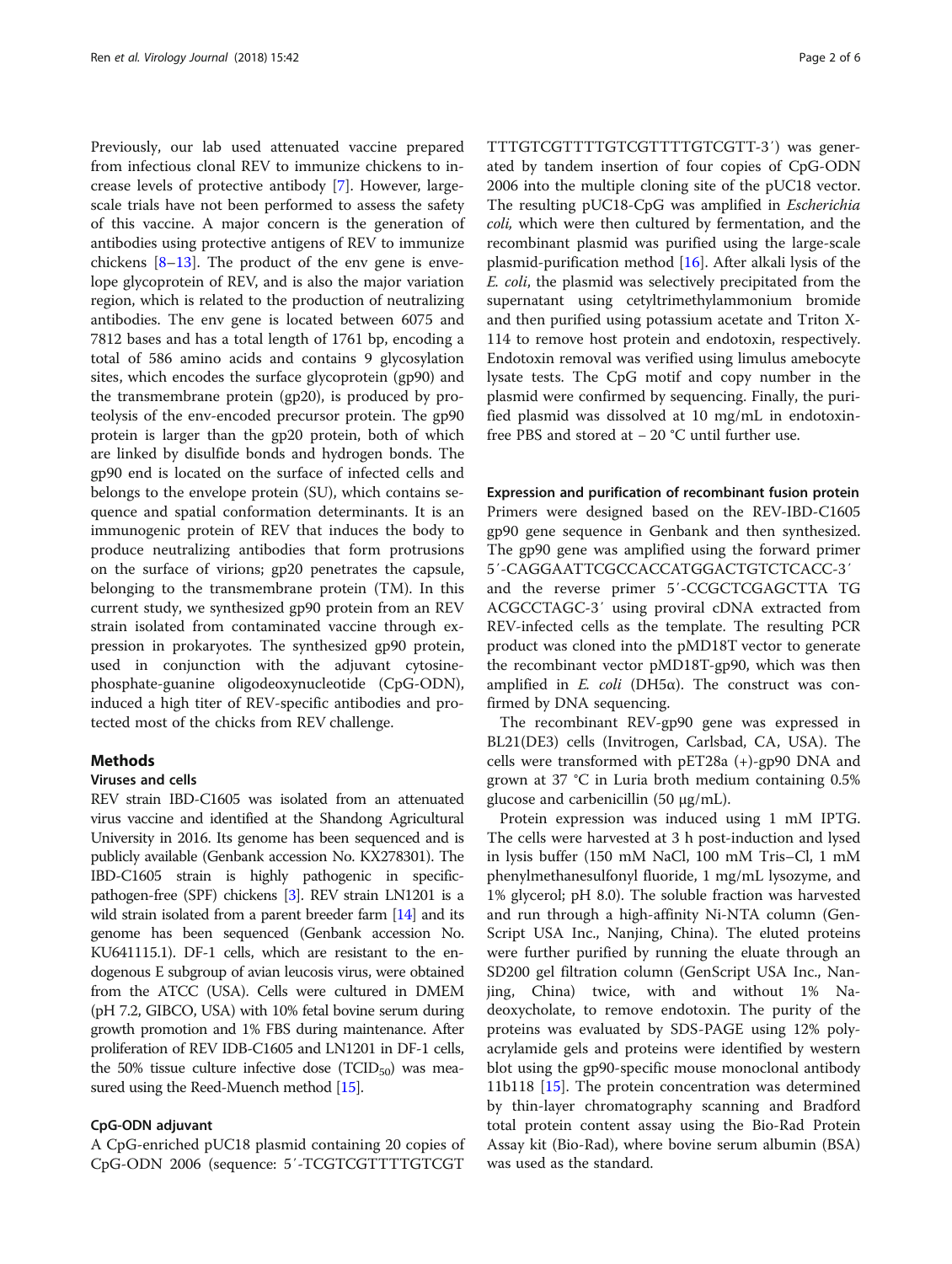# Immunization of hens and investigation of serological antibodies

Twenty 150-day-old SPF chickens were obtained from SPAFAS (a joint venture with Charles River Laboratory, Wilmington, MA, USA), randomly divided into two groups, and raised in SPF-animal isolation rooms with a filtered-air positive-pressure ventilation system. Each chicken of immune group was immunized with 600 μg gp90 protein and 300 μg CPG-ODN. The control group was immunized with an equal volume of PBS and immunized once every two weeks (150, 164, 178, 182 days age). After the first vaccination, serum samples were collected weekly from each hen and REV-specific antibody levels were measured using the REV Antibody Detection Kit (IDEXX, USA). Concurrently, eggs were collected from the immunized hens and REV-specific antibody was measured in the egg yolk. This study was reviewed and approved by the Shandong Province Animal Protection and Welfare Institute.

# REV antibodies in chicks and REV challenge

Fertilized eggs were collected from each hen during the first week following the final vaccination and hatched in a dedicated chicken incubator. REV-specific antibody levels in the serum samples of the resulting chicks were measured using the REV Antibody Detection Kit at 1 day old, and then elimating all maternal antibody negative chicks in vaccination group. Ten hatched 1-day-old chicks from the two experimental cohorts, which were REV maternal antibody positive or negative, were challenged intraperitoneally with  $10^{2.7}$  TCID<sub>50</sub> of the REV-LN1201 strain. Serum samples were collected aseptically and used to inoculate a DF-1 cell monolayer to detect REV viremia. Concurrently, nucleic acids were extracted from the serum to assess the replication dynamics of REV in the chicks using real-time quantitative RT-PCR  $(qRT-PCR)$  as previously published [\[17](#page-5-0)].

## Results

## Construction of recombinant plasmids and identification of recombinant gp90

The gp90 gene was amplified using the IBD-C1605 strain genome as a template (Fig. 1a). The resulting PCR product was inserted into a plasmid, which was confirmed using restriction endonuclease digestion and gel electrophoresis (Fig. 1b). The recombinant plasmid sequencing results were consistent with the original gp90 sequence and no mutations were detected. Recombinant plasmid was successfully expressed in E. coli and protein expression was confirmed by SDS-PAGE (Fig. 2a) and western blot using gp90-specific monoclonal antibody 11B118 (Fig. 2b). The purity of the recombinant fusion protein was equal to or higher than 95% and the protein concentration was 3.411 μg/μL as determined using



thin-layer chromatography and the Bradford total protein content assay.

# REV-specific antibody responses of breeder hens immunized with gp90 recombinant protein and CpG-ODN adjuvant

Both the control and immunized hen cohorts were REVantibody negative one week after the first immunization with recombinant protein and CpG-ODN. Starting from the second week post-immunization, the REV antibody titer of the immunized hens increased rapidly, especially from weeks 6 to 8 post-immunization. The positive rate of antibody reached 100% and the antibody titer peaked at week 9 post-immunization (Fig. [3](#page-3-0)). Three eggs were

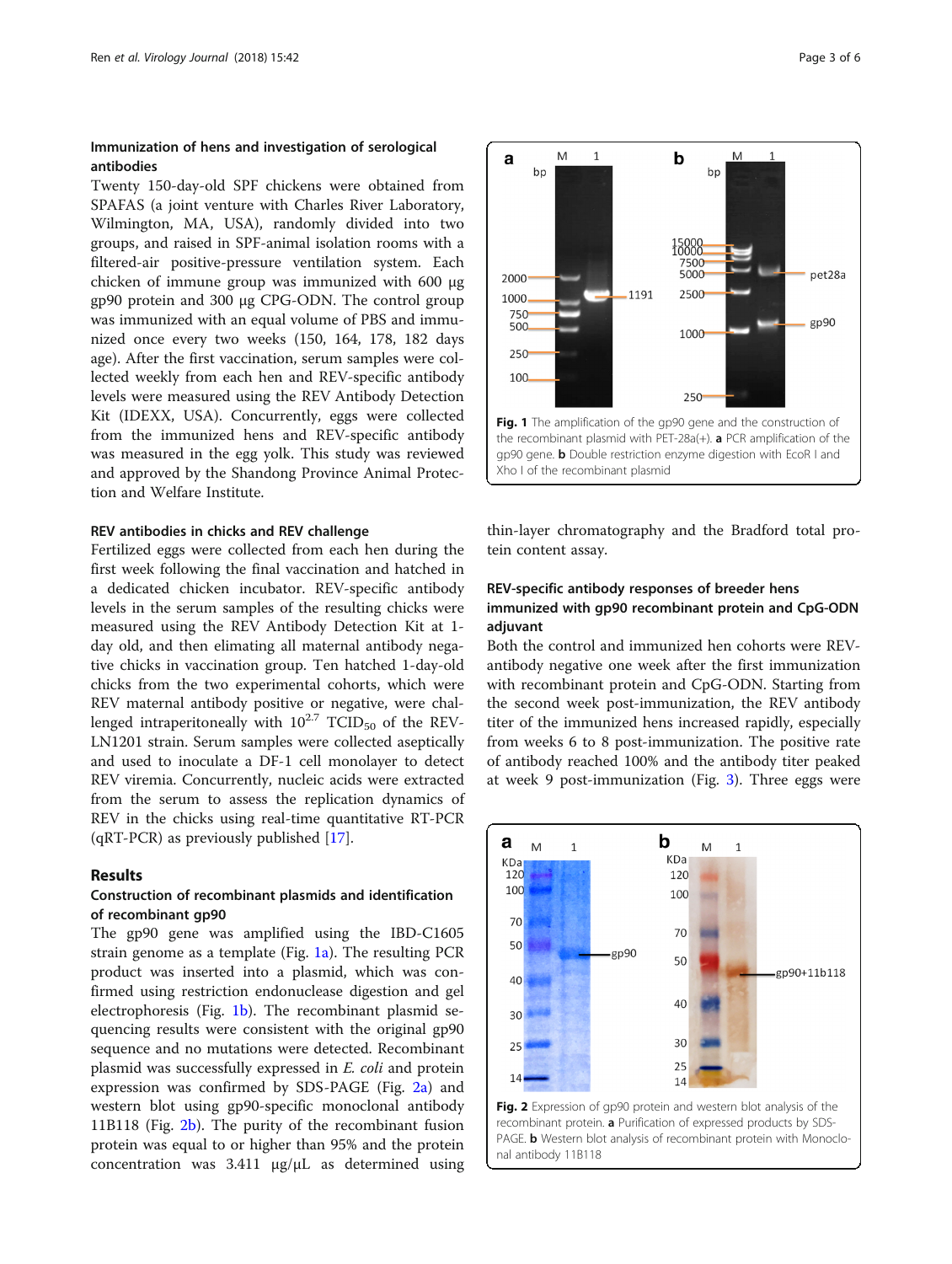<span id="page-3-0"></span>

collected from each hen to determine if the egg yolks contained REV-specific antibody were consistent with the serum antibody test results (data not shown). Importantly, hens in the control group were always antibody negative.

# Chick resistance to REV infection by and maternal antibody levels

SPF hens were artificially inseminated at 9 weeks postimmunization after being immunized a total of four times. REV maternal antibody was detected by serum sampling of the resulting chicks. The positive rate of REV antibody was 75% in the chicks from the gp90 immunized hens and 0% in chicks from control hens. The positive rate of REV viremia was 50% in the chicks from immunized hens compared to 80% of the chicks from control hens one week post-challenge (Table 1). Subsequently, the positive rate of viremia in both groups decreased. At the sixth week after challenge, compared to five chicks in the control group, only one chick in the immunized group was viremic. Furthermore, one of the chicks in the control group died without any specific symptom during the sixth week. The REV copy number in different chickens was measured by qRT-PCR (Fig. [4](#page-4-0)). The REV copy number in the chicks from the immunized hens averaged 19,335.4, which was only one-sixth of the REV copy number of chicks in the control group, which averaged 114,195. The presence of maternal antibodies in the chicks significantly affected the health and

survival of chicks after REV infection (Table [2](#page-4-0)), as supported by chicks in the control group always having a lower bodyweight than chicks in the immunized group.

# Discussion and conclusions

A few years ago, the Ministry of Agriculture of the People's Republic of China launched a large-scale serological survey of REV in different Chinese breeds, a high positive rate for REV antibody was found for many Chinese breeds, especially certain local strains of chicken [\[18\]](#page-5-0), indicating that REV infection is common in Chinese local breeds. In addition, REV infection was also found to occur in Chinese mallards, pigeons, and other birds [[19](#page-5-0)– [22\]](#page-5-0). Whether these infected birds serve as a channel for REV transmission between different types of chickens requires further investigation.

Strangely, although many chickens had a high positive rate of REV antibody, no significant tumors were observed in these chickens or their offspring. The use of a vaccine contaminated with REV is suspected to be one of the major underlying causes of the high positive rates of REV antibody in these flocks along with infection. The REV-contaminated vaccines were either attenuated or inactivated vaccines. The severity of harm incurred by the REV contamination depends on the age at which the contaminated vaccine was used. Vaccines contaminated with REV can cause very severe immunosuppression in young chicks, especially at one day old, which is when Marek's disease virus vaccines are typically administered.

**Table 1** The positive rate of REV viremia following infection of 1-day-old chicks

| Group        | 1 wpi       | 2wpi       | 3wpi              | 4piw        | 5wpi       | 6wpi       | 7wpi              | 8wpi              |
|--------------|-------------|------------|-------------------|-------------|------------|------------|-------------------|-------------------|
| $gp90 + CpG$ | $5/10^{A}$  | $5/10^{A}$ | $4/10^{\text{A}}$ | $4/10^{A}$  | $3/10^{A}$ | $1/10^{A}$ | $1/10^{\text{A}}$ | $1/10^{\text{A}}$ |
| Control      | $8/10^{15}$ | $8/10^{8}$ | $6/10^{8}$        | $6/10^{18}$ | $6/10^{6}$ | 5/9        | 5/9 <sup>B</sup>  | 5/9 <sup>8</sup>  |

w.p.i.indicates weeks post infection

The positive rate followed by different superscript letter was significantly different (P < 0.05) based on Duncan's multiple range test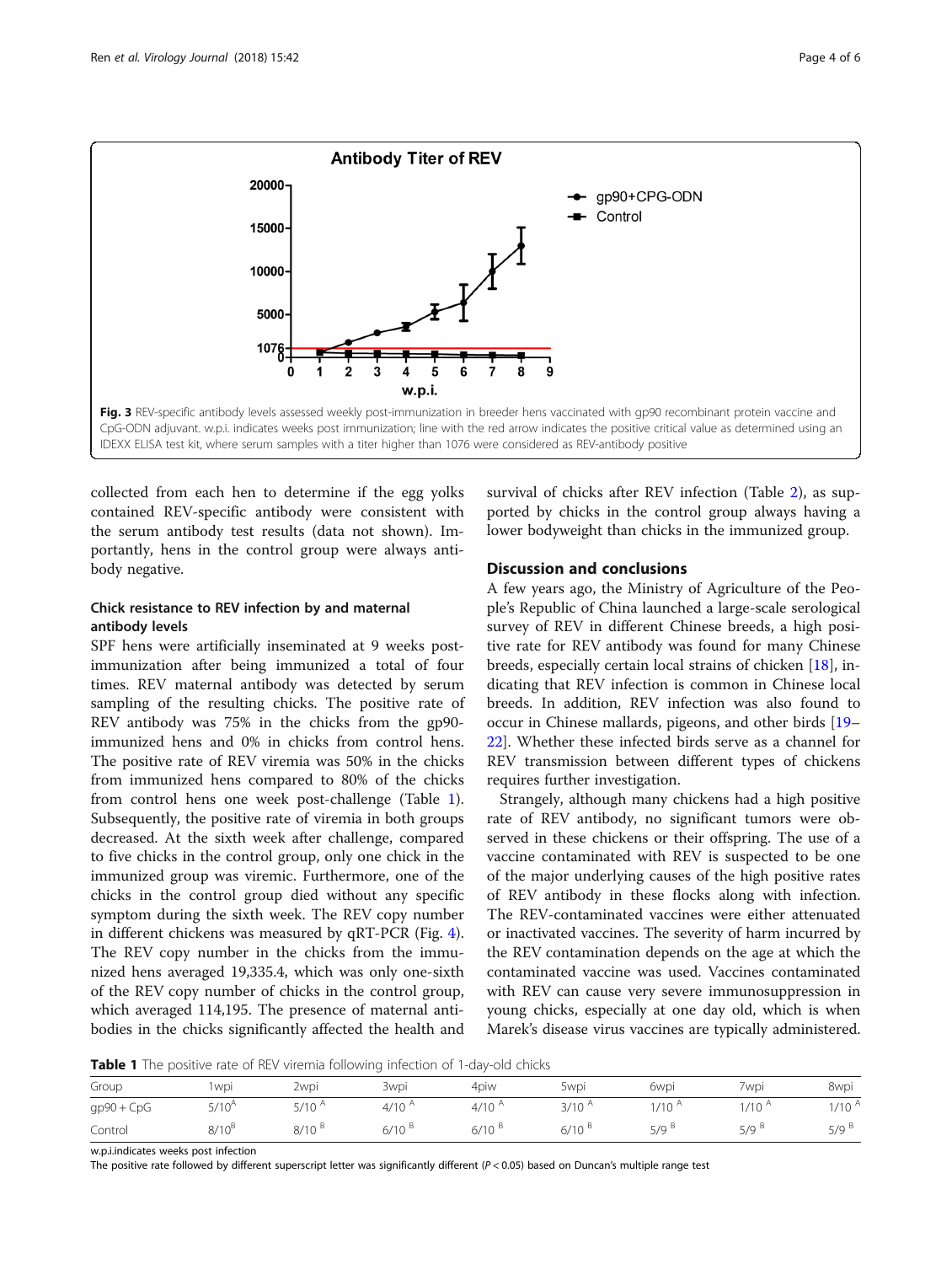<span id="page-4-0"></span>

The use of REV-contaminated attenuated vaccines in older chickens generally does not lead to persistent viremia, but rather tends to induce a higher frequency of animals that are REV antibody-positive. Whether these antibodies protect chicks of these previously infected hens against REV infection is a topic of interest for many producers. However, it should be noted that the use of REV-contaminated vaccines still poses a high risk to chickens.

Previously, we isolated REV strain IBD-C1605 from an infectious bursal disease virus vaccine and analyzed its pathogenicity and genome. This strain had 99.2% homology to the GD1210 strain from the Guangdong province of China. We are not convinced of the relationship between infections with some wild strains and vaccine contamination. However, we are interested in knowing whether the gp90 protein from the IBD-C1605 strain could induces chicken to produce antibodies against REV. Therefore, we expressed and immunized SPF hens with the gp90 protein from IBD-C1605 strain along with CpG-ODN as an adjuvant. SPF hens were found to produce high titers of REV antibody after immunization. We were mostly interested in whether these maternal antibodies protected chicks from these hens from REV infection, as the spread of REV is mainly through vertical and horizontal transmission in chicks. All chicks from immunized hens had a high titer of maternal REV antibody and these maternal antibodies partially protected

Table 2 The dynamic change of the weight of chicks after infection with REV

| Group   | 1w | 3w | 5w                                                                                             | 7w |
|---------|----|----|------------------------------------------------------------------------------------------------|----|
|         |    |    | $qp90 + CpG$ $84.92 \pm 6.30^4$ $189.81 \pm 28.54^4$ $351.57 \pm 41.54^4$ $544.16 \pm 56.01^4$ |    |
| Control |    |    | $82.25 + 4.05^{A}$ $180.33 + 21.32^{A}$ $350.55 + 37.80^{A}$ $509.57 + 88.25^{A}$              |    |

Same uppercase superscript letters indicate that the difference is not statistically significant within a column ( $P > 0.05$ ) based on Duncan's multiple-range test

these chicks from infection and persistent viremia with a wild-type strain of REV. This conclusion is further supported by fluorescence real-time quantitative RT-PCR quantification of REV copy number.

In conclusion, this study used gp90 recombinant protein originating from IBD-C1605, an REV strain originally isolated from contaminated vaccines, and CpG-ODN adjuvant to protect chicks against REV. In addition, this study describes measures that could be used as an auxiliary measures to REV eradication.

#### Acknowledgements

We thank the supporting of the National Natural Science Foundations of China and Funds of Shandong "Double Tops" Program.

#### Funding

This work was supported by grants from the National Natural Science Foundation of China (No.31402232), the National Natural Science Foundations of China (No. 31402226) and Funds of Shandong "Double Tops" Program (SYL2017YSTD11).

#### Availability of data and materials

The datasets used and/or analyzed during the current study are available from the corresponding author on reasonable request.

#### Authors' contributions

ZHR and FFM designed and conducted the study, performed most of the experiments, and wrote the manuscript. QCL performed the calculation with support from XFL and YXW performed the biological experiments. ZZC, SC and PZ designed the study and wrote the manuscript. All authors read and approved the final manuscript.

#### Ethics approval

This study was reviewed and approved by the Shandong Province Animal Protection and Welfare Institute.

#### Consent for publication

We have obtained written consent from all participants to publish their data.

#### Competing interests

The authors declare that they have no competing interests.

## Publisher's Note

Springer Nature remains neutral with regard to jurisdictional claims in published maps and institutional affiliations.

#### Author details

<sup>1</sup>College of Veterinary Medicine, Shandong Agricultural University, Tai'an, Shandong 271018, China. <sup>2</sup>Shandong Provincial Key Laboratory of Animal Biotechnology and Disease Control and Prevention, Tai'an, Shandong, China. <sup>3</sup> <sup>3</sup>Shandong Provincial Engineering Technology Research Center of Animal Disease Control and Prevention, Tai'an, Shandong, China.

## Received: 15 November 2017 Accepted: 8 February 2018 Published online: 12 March 2018

## References

- 1. Li J, Dong X, Yang C, Li Q, Cui Z, Chang S, et al. Isolation, identification, and whole genome sequencing of reticuloendotheliosis virus from a vaccine against Marek's disease. Poultry Sci. 2015;94(4):643–9.
- 2. Wei K, Sun Z, Zhu S, Guo W, Sheng P, Wang Z, et al. Probable congenital transmission of reticuloendotheliosis virus caused by vaccination with contaminated vaccines. PLoS One. 2012;7(8):e43422.
- 3. Li Y, Cui S, Cui Z, Chang S, Zhao P. Genome analysis and pathogenicity of Reticuloendotheliosis virus isolated from a contaminated vaccine seed against infectious bursal disease virus, first report in China. J Gen Virol. 2016; 97(11):2809–15.